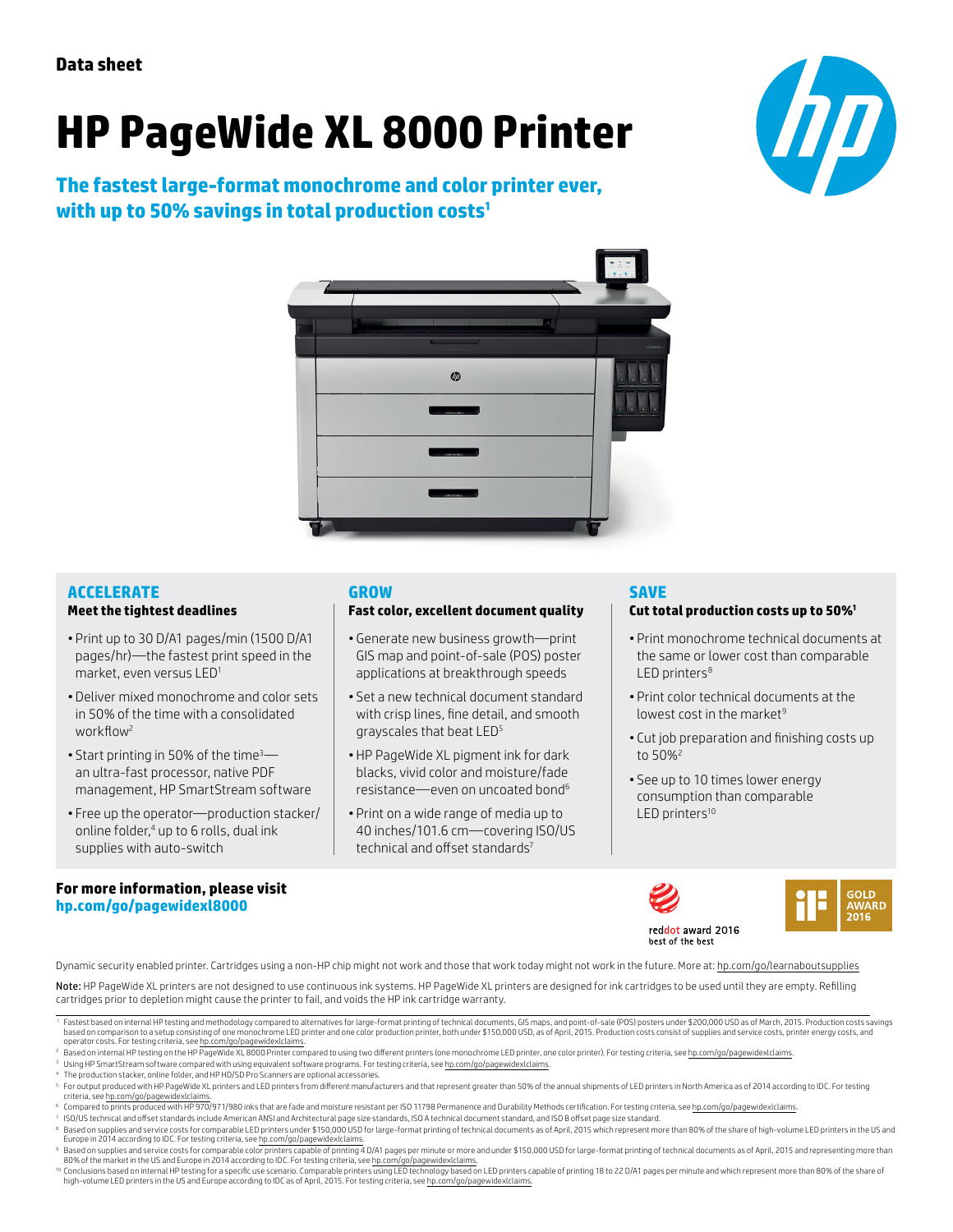Based on reliable HP Thermal Inkjet technology and HP PageWide XL pigment ink, HP PageWide Technology offers high quality at high printing speeds. Scalable to meet a wide range of application and performance requirements, HP PageWide Technology saves up to 50% in total production costs in the fastest large-format monochrome and color printer.1

# **HP PageWide Technology**

The HP PageWide XL 8000 Printer includes a stationary 40-inch (101.6-cm) printbar that spans the whole printing width. As paper moves under the printbar, the entire page is printed in one pass, enabling very high printing speeds.

# **HP PageWide XL pigment ink for HP PageWide XL printers**

HP PageWide XL pigment ink is specially designed to provide reliable and dependable operation with HP PageWide XL printers and produce high-quality output:

- Dark blacks and vivid colors on a range of media including uncoated bond papers
- Moisture- and fade-resistant prints<sup>6</sup>

# **Reliable operation for high-volume printing**

Designed for high-volume operation, the HP PageWide XL 8000 Printer is based on proven HP PageWide Technology, currently powering HP PageWide Web Presses—producing 4 billion impressions monthly—and HP PageWide Pro and HP PageWide Enterprise printers.

HP 841 PageWide XL Printheads provide reliable and long-life operation, with an average life per printhead of 32 liters of ink.

# **End-to-end productivity**

HP PageWide XL systems have been designed to help you provide radically faster delivery.

To help you meet aggressive deadlines, productivity is optimized in every step of the workflow:



- **1.** Using HP SmartStream Preflight Manager, jobs can be prepared in 50% of the time<sup>3</sup>
- **2.** With an ultra-fast processor and the embedded Adobe PDF Print Engine 4,<sup>11</sup> HP PageWide XL printers are designed for quick processing, including the most complex jobs
- **3.** Printing up to 30 D/A1 pages/minute (1500 D/A1 pages/hr) with outstanding sustained capacity thanks to:
	- Breakthrough print engine speed of up to 75 feet/minute (23 meters/minute)
	- Very short time between pages (up to 0.15 seconds)
	- Extended time between service station cycles (up to hundreds of pages)
	- Quick switches between loaded rolls (under 5 seconds)
- **4.** Bidirectional communication between the HP PageWide XL printer and the production stacker/ online folder4 provides reliable operation



8 (2 x 775-ml per color with auto-switch)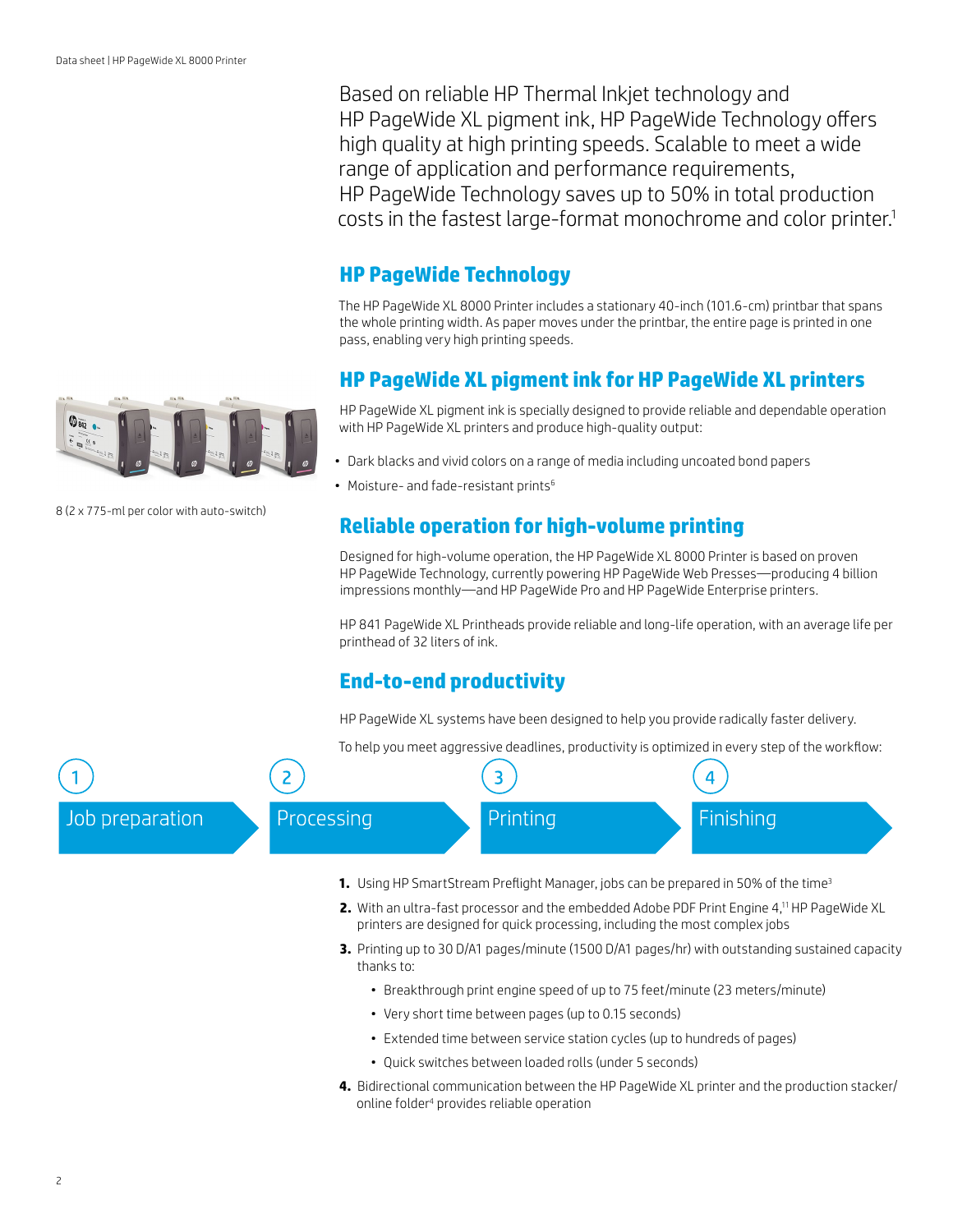# **Set a new quality standard for technical documents**

HP 841 PageWide XL Printheads, working with HP PageWide XL pigment ink, are designed to produce crisp lines, fine detail, and smooth grayscales along with vivid colors. HP PageWide XL printers do not apply heat to the paper as part of the printing process, enabling very high levels of line accuracy (±0.1%).12

## **Gain even greater versatility**

Expand the versatility of your HP PageWide XL 8000 Printer with HP and third-party software and hardware solutions, see [hp.com/go/pagewidexl3rdparty](http://hp.com/go/pagewidexl3rdparty). Cover a wide range of applications with HP large format printing materials optimized with HP PageWide XL printers and pigment inks for high-quality printing, see [HPLFMedia.com.](http://HPLFMedia.com) And choose from a growing variety of other commercially available media compatible with HP PageWide XL printers, see [hp.com/go/mediasolutionslocator](http://hp.com/go/mediasolutionslocator).

# **Gain insight and control over print costs**

HP SmartTracker software provides powerful, consolidated data tracking and reporting.13 Now you can easily keep track of both print costs and reimbursement fees. Produce easy-to-read, customizable, consolidated reports that provide greater control and turn your print costs to your advantage. For more information, please see [hp.com/go/smarttracker](http://hp.com/go/smarttracker).

# **Save time by consolidating your monochrome and color workflows**

It is very common to print mixed monochrome and color sets—typically a long and complex process that requires separate printing on different printers as well as manual collation. Consolidated workflow efficiencies in delivering mixed monochrome and color sets help contribute to up to 50% savings in total production costs.1 HP SmartStream software can help you improve your technical production workflow efficiency for single, multiple operator environments by preparing your jobs in 50% of the time.<sup>3</sup>



- **1. Up to 6 rolls**—automatic roll switching when a roll is depleted or a different page size is selected.
- **2. Dual 775-ml HP ink supplies** with auto-switch—replace used cartridges while the printer is running.
- **3. High-capacity output solutions**—folder and stacker specially designed to keep up with HP PageWide XL print speeds.
- **4. 8-inch (203-mm) touchscreen**—**status light reports** current status and provides progressive alerts on potential issues that could impact production (i.e., out of paper or ink).